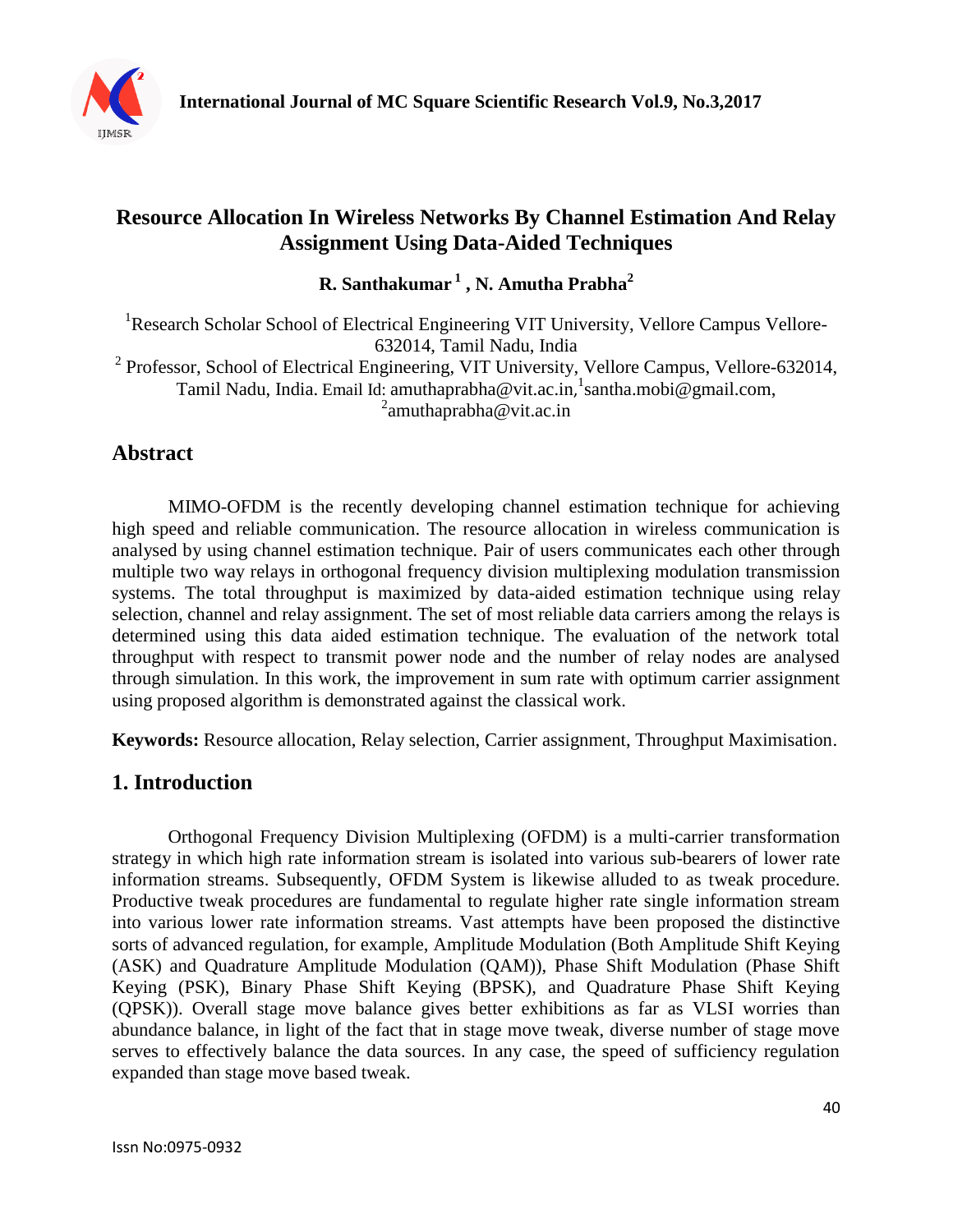

One of the promising techniques to attain the incorporation of correspondences framework for communications system is OFDM. The fixed OFDM has more intricacy in data flow path. Also, it has hardware complexity for the speed of fixed OFDM with the data flow or information. Adaptive OFDM (AOFDM) is introduced in [1] to overcome the complexities. Performance improvements of AOFDM can be measured in terms of Bit Error Rate (BER) and throughput. Spectral efficiency of the input signals is to be considered to increase the performances of BER. In [2], the procedure for raising the spectral competence with the help of adaptive modulation and coding rate techniques is explained in brief. The main aim of those works is reducing the BER rate for OFDM based communication system. The adaptive modulation system is projected based on Signal to Noise Ratio (SNR) value. Adaptive Modulation and Coding (AMC) helps to get better competence of Channel State Information (CSI) and maximize the throughput with better spectral efficiency. For the application of cognitive radio system, spread spectrum (SS) and Multi-carrier Spread Spectrum (MSC) are recognized as a high potential. Hence, therefore adaptive modulation is crucial to recover the spectral description of cognitive radio system. Further, adaptive modulation based OFDM system can be extended for Multi-In-Multi-Out (MIMO) OFDM application.

#### **2. Related Works**

Several strategies for reducing the complexities of MMSE estimator was proposed in massive MIMO have been proposed. Channel estimation of flat and frequency selective channels for SISO and MIMO systems have been studied extensively using minimum mean square error (MMSE) estimator. The method is complex and therefore, a number of approaches, such as [3-5] have been developed to reduce its complexity but little drawbacks are still exists. Particularly, by employing large number of antennas at the BS, significant number of channel coefficients has to be estimated. Hence, MMSE-based methods are converted into impractical as high dimensional matrices those are need to be inverted. Hence further investigations should be carried out for low complexity channel estimation approaches tailored for multi-cell and multi-carrier massive MIMO systems.

In [6] the proposed mechanism addresses digital communication over the channel characteristic which is unknown at the transmitter but known (tracked) at the receiver in a Rayleigh fading environment. Developing a codec engineering that can understand a noteworthy part of the considerable limit guaranteed by data hypothesis is fundamental to a champion long haul position in exceedingly aggressive fields like settled and indoor remote.

Compressive Sensing (CS) for the channel grid estimation issue was proposed for expansive scale of multiuser (MU) numerous info different yield (MIMO) frameworks [7]. The framework display incorporates a base station (BS) outfitted with countless discussing all the while with countless single-radio wire User Terminals (UTs), over a practical physical channel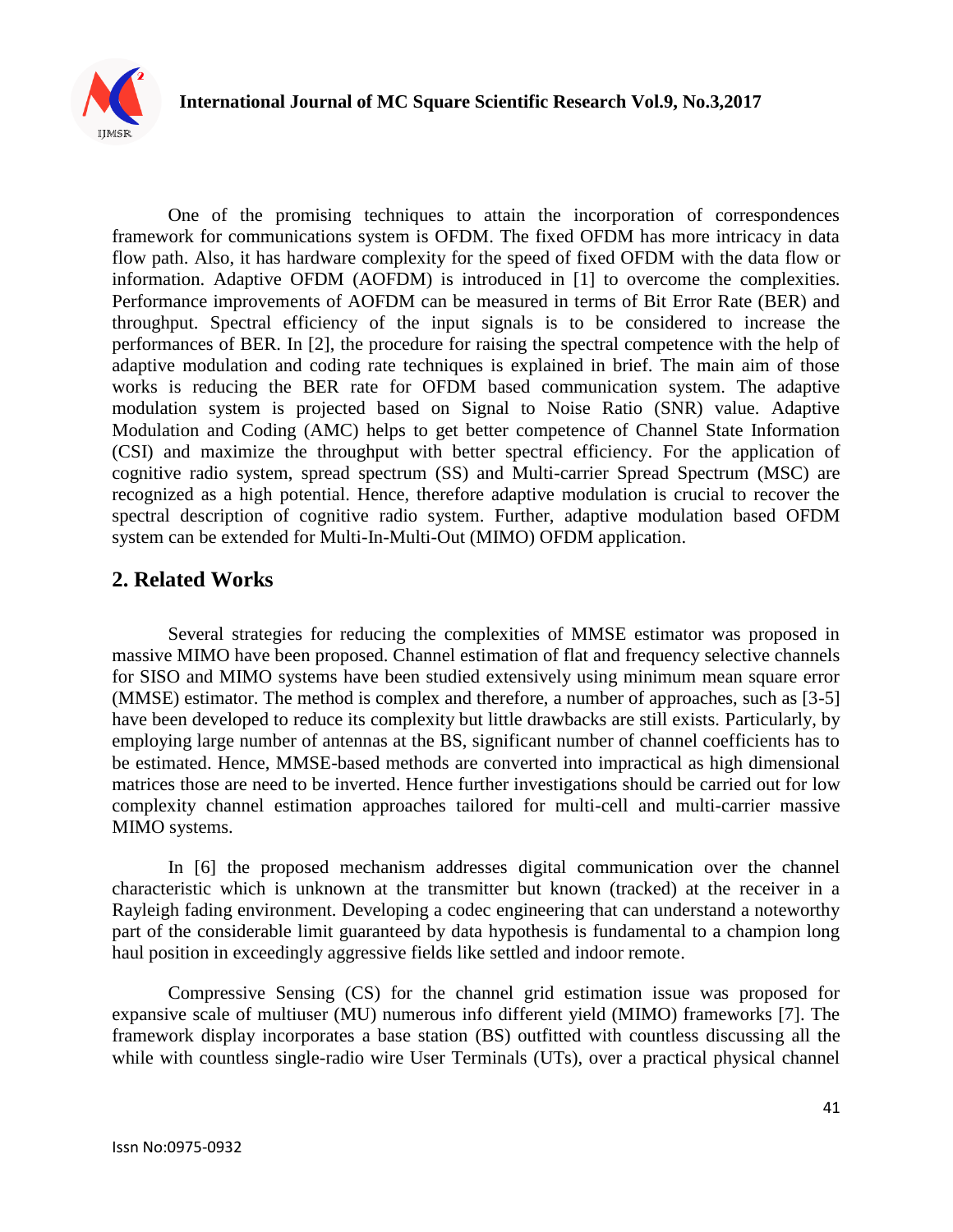

with limited dispersing model. A low-rank network estimate in view of CS is proposed and fathomed by means of a quadratic semi-define programming (SDP)

The authority of orthogonal and non-orthogonal pilot sequences on the system performance [8] is analytically characterized when each BS has infinitely many antennas in the existing work by following up the same setup in which MIMO cellular system where each basestation is capable of huge antenna array and serves some single antenna mobile stations. Closedform expressions are derived using stochastic geometric modelling of the base station and mobile station spots for the distribution of signal-to-interference-ratio (SIR) for both uplink and downlink. Low-rank LMMSE channel estimator for MIMO-OFDM systems with lowcomplexity using comb-type pilots was proposed. The estimators make use of the subspaces and their relationship between the subspaces using frequency domain channels at the pilots and nonpilots subcarriers. Subspace monitoring has clearly shown that in the conventional system of Least Minimum Mean Square Error (LMMSE) channel estimation of MIMO-OFDM systems can be feasible..

The bottleneck in achieving the full advantages of massive MIMO is the accurate estimation of the channel impulse response (CIR) for each transmit-receive antenna pair. High computational complexity of LMMSE needs to be eliminated. Therefore data aided transmission is considered in the conventional LMMSE method.

#### **3. System model with OFDM Architecture**

By assuming that users of all chambers synchronously broadcast their OFDM data symbols in Time Division Duplex (TDD) fashion to their serving base station. The channel encoder encodes the input data then given to the modulator, amplitude modulation technique is used modulate the signal. Guard interval or delay spread is added at the transmitter section for ISI free transmission and removed at the receiver section and the signal is demodulated. Assume N number of OFDM sub-carriers and  $\gamma$  represent the N-dimensional information symbol and these entries are taken using bi-dimensional constellation (Q-QAM). By taking inverse Fourier the equivalent time-domain symbol is obtained i.e.,  $x = F<sup>H</sup> \chi$  to avoid inter-symbol-interference (ISI). Once the guard interval or delay spread is inserted in to the transmitted sequence the timedomain symbol is then transmitted. At the receiver side the guard interval is discarded then the frequency-domain OFDM symbol at  $r<sup>th</sup>$  antenna can be represented as ,

$$
Y_R = A h_R + W_R
$$
 (1)

where A is truncated matrix fashioned by selecting frequency domain noise vector of zero mean and covariance.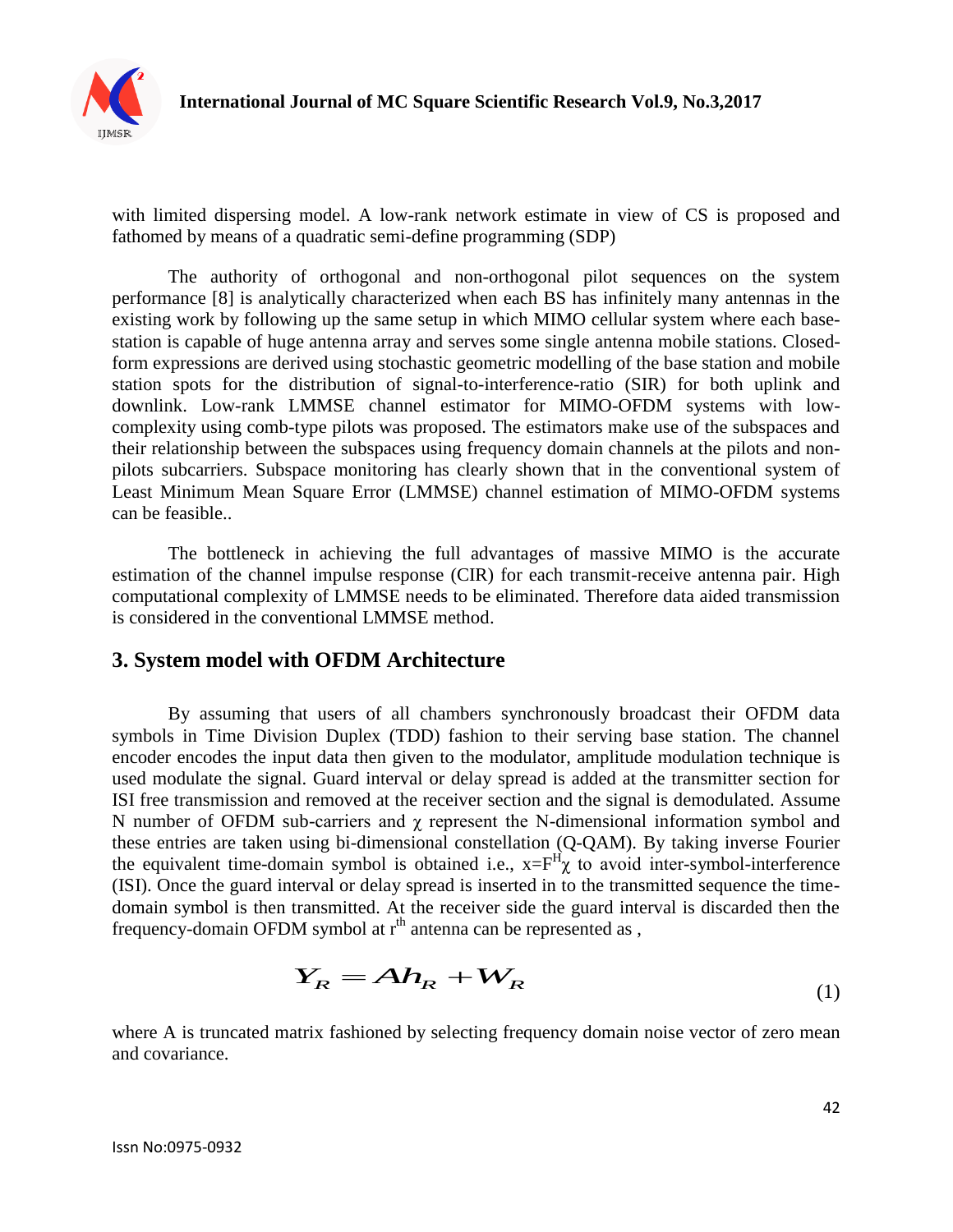



**Figure. 1. OFDM Architecture**

For a set of K pilot indices denoted by  $\rho$ , (4) reduces to

$$
Y_R(\rho) = A h_R(\rho) + W_R(\rho)
$$
\n(2)

where Y<sub>R</sub>( $\rho$ ) and W<sub>R</sub>( $\rho$ ) are formed by choose the entries of Y<sub>R</sub> and W<sub>R</sub> indexed by while A( $\rho$ ) is formed by choosing the rows of A indexed by  $\rho$ . The pilot observations of all antennas is collected into a vector,

$$
Y_R(\rho) = [I_R \oplus A(\rho)]h_R + W_R(\rho) \tag{3}
$$

where,  $Y(\rho)$  and  $W(\rho)$  are created by column-wise stacking of pilots and noise observations at each receiver antenna while  $I_R$  is an RxR identity matrix. Noise variance is assumed to be identical across the array.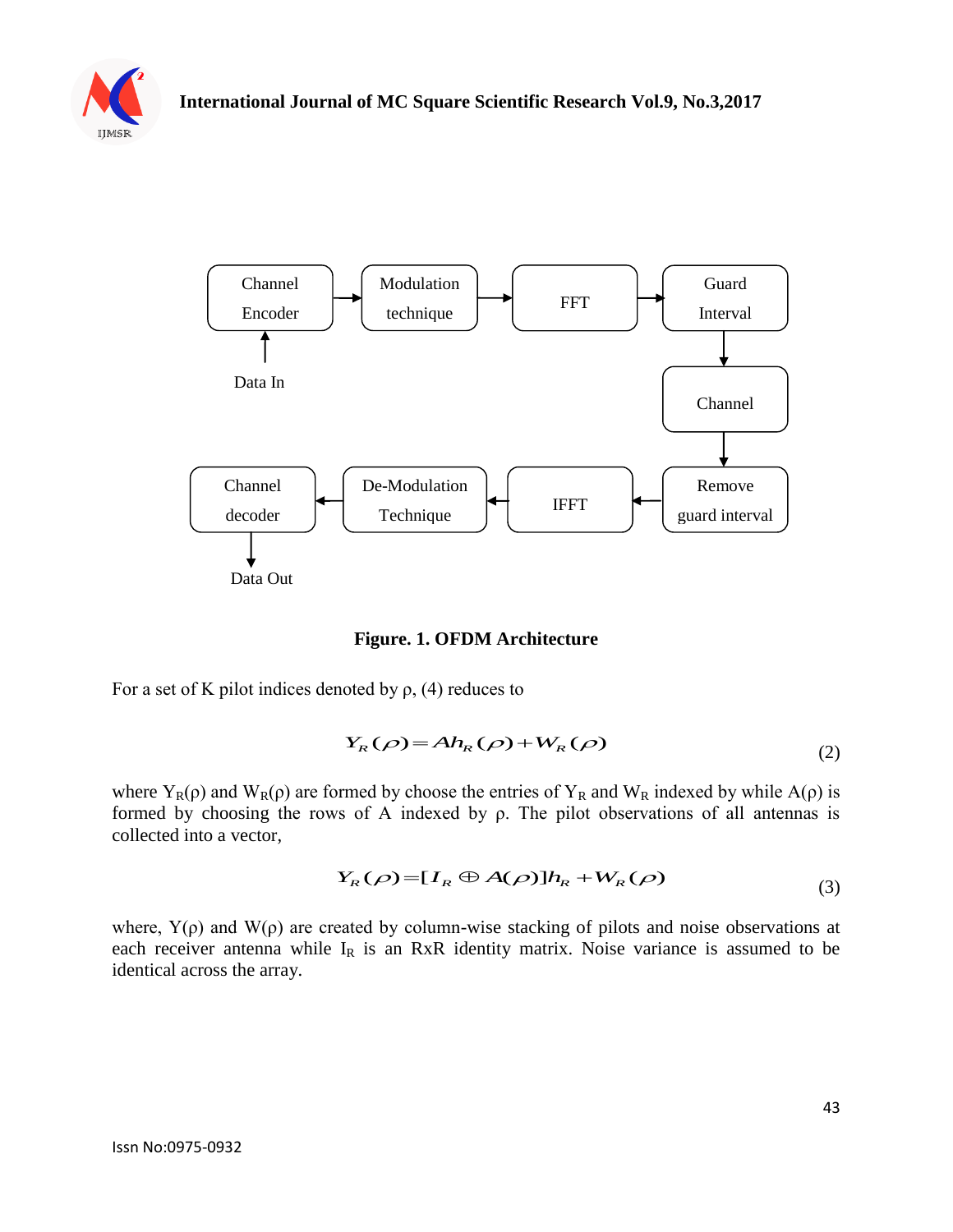

## **4. Data-Aided Estimation Technique Using Relay Selection**

To improve channel estimates initially decoded data carriers is exploited and this initial channel estimates is obtained using pilots. Some of the data carriers are estimated as erroneous owing to noise and channel estimation errors and some of the data carriers are reliable as they are likely to be decoded correctly. Data aided estimator is used to identify the amount of noise present in the received signal. Certain amount of information or data is needed for estimation purpose which reduces the bandwidth efficiency. Additional throughput reduction is avoided by using pilot symbols which is linearly added to the transmitted data sequence.

To estimate channel conditions specified by the pilot signals and received signals with or without using definite information of the channel statistics. Estimated channel conditions are used in the receiver side to decode the received data inside the block until the next pilot symbol arrives. The estimation can be based on Least Square Method (LSM), Minimum Mean-Square Error (MMSE) and Optimal MMSE. Data aided estimation technique is used for channel estimation along with optimal MMSE

#### **4.1 Reliable Data Selection**.

The received OFDM symbol is considered at any antenna as shown in the equation 2 and let  $h_R$  CIR and CFR estimates obtained using pilots. The tentative estimates of the data symbols are obtained by equalizing the received OFDM symbol using zero-forcing (ZF) as follows,

$$
\chi(k) = y(k) / H(k), k \in \{1, 2, ... N\}
$$
  

$$
\approx \chi(k) + W(k) / H(k) = \chi(k) + Z(k)
$$
 (4)

where  $Z(k)$  represents the noise or signal distortion on  $k<sup>th</sup>$  data-carrier may be caused due to channel estimation error. Z(k) can be modelled as Gaussian noise with zero mean and variance. The healing of erroneous data symbol is performed later by utilising the simple hard decisions on estimated data symbols. Therefore the errors in the decoding process occur due to both inaccuracies of channel estimates as well as noise. Due to these distortions some of the data carriers might be severely affected and fall apart estimated decision regions. The data carriers  $\chi$ (k) which satisfies the condition  $\langle \chi$ (k) =  $\chi$ (k) are selected as the most reliable carriers. Therefore the most reliable data carriers for the subset of R can be determined using equation (5),

$$
R(\mathbf{k}) = f_z \left( \chi(\mathbf{k} - \langle \chi(\mathbf{k}) \rangle) \right) \tag{5}
$$

#### **Algorithm for Data Aided optimal MMSE:**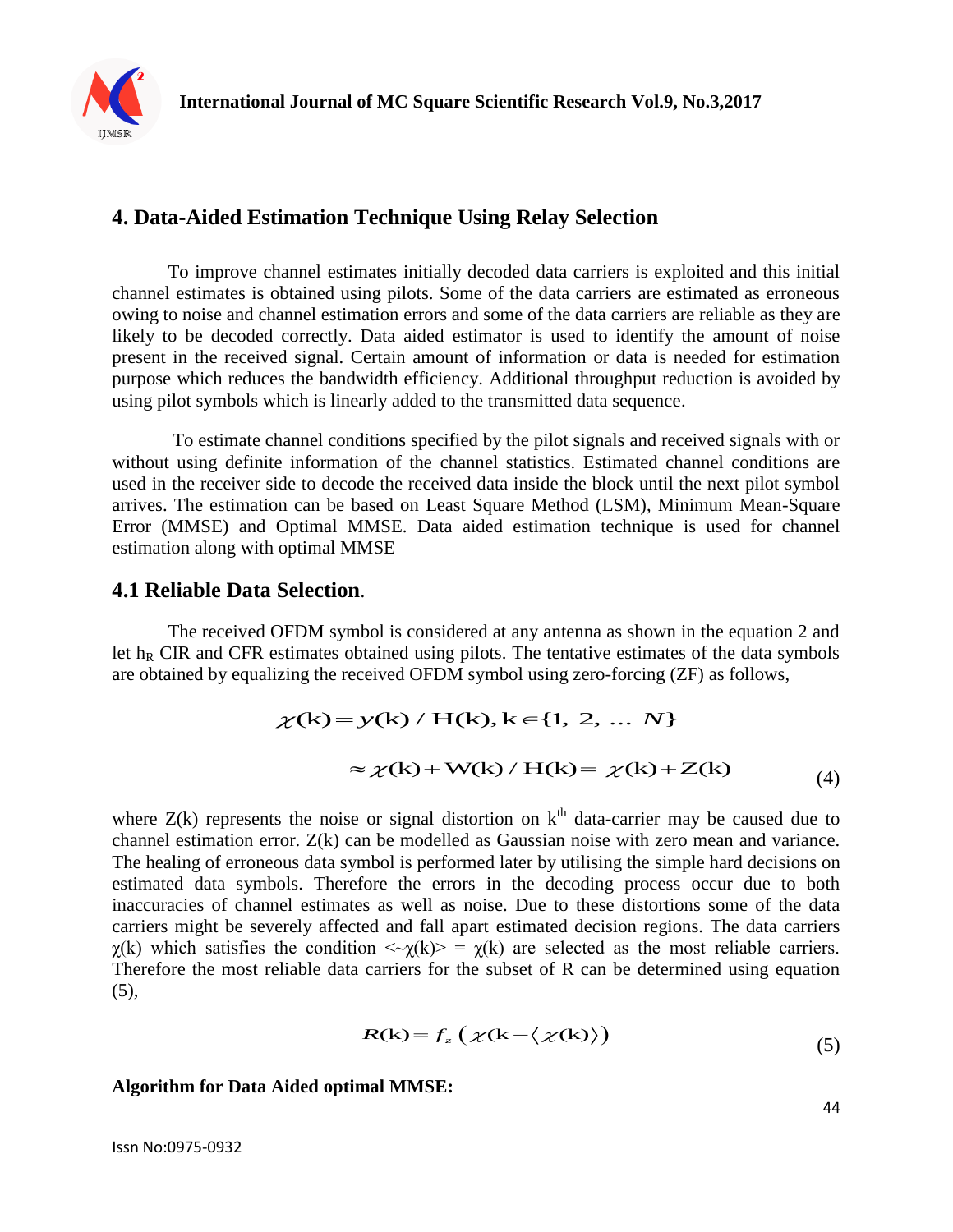

Step1: Every antenna acts as a central element and do channel estimates Step2: Every antenna uses its CIR estimate then calculates noise and erroneous data symbol Step3: Update the channel estimated values and error covariance Step4: Apply simple hard decisions  $Z(k)$  on estimated data symbol. Step5: Check whether the condition  $\langle \gamma(\mathbf{k}) \rangle = \gamma(\mathbf{k})$  satisfies Step6: Select R(k) as reliable data carriers

The reliable data carriers are chosen by keeping channel impulse response as a main component. The erroneous data and additive Gaussian noise carriers can be eliminated using the condition  $\gamma(k)$  during the selection of reliable carriers.

## **5. Simulation Results**

The simulation analysis of proposed system for channel estimation is conducted using the tool Network simulator-2 and the performance is measured. The nodes receives signal from all direction by using the Omni directional antenna. The parameters such as achievable signal rate, Signal to noise ratio (SNR) and bit error rate are measured for the system with reference to the conventional system.

## **5.1 Achievable Rate Vs SNR**

The signal received rate is defined as the achievable bit or data rate at the receiver side. It can be calculated using the ratio of SNR and achievable rate.



**Figure. 2 Achievable rate Vs SNR**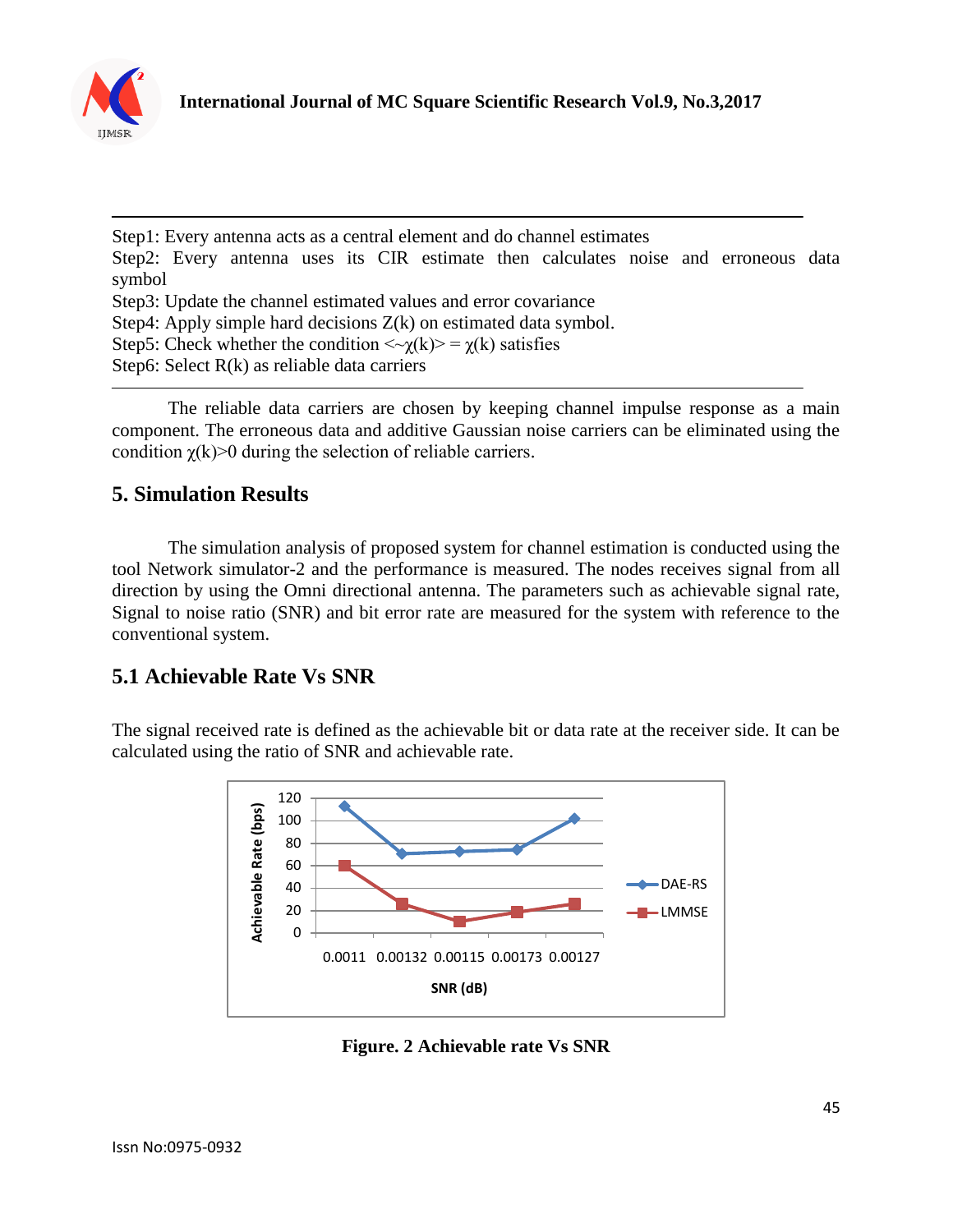

## **5.2 Bit Error Rate**

The Bit Error Rate (BER) is the number of bit errors occurred per unit time. BER is also defined as the number of bit errors divided by the total number of transferred bits during a studied time interval. Here the number of channel is considered for which the bit error rate is computed for each number of channels.



**Figure. 3 BER Vs channel**

## **6. Conclusion**

MIMO-OFDM is the recently developing channel estimation technique for achieving high speed and reliable communication. The resource allocation in wireless communication is analysed by using channel estimation technique. Pair of users communicates each other through multiple two way relays in orthogonal frequency division multiplexing modulation transmission systems. The total throughput is maximized by data-aided estimation technique using relay selection, channel and relay assignment that relies on finding a set of most reliable data carriers among the relays. The evaluation of the network total throughput with respect to transmit power node and the number of relay nodes are analysed through simulation. In this work, the improvement in sum rate with optimum carrier assignment using proposed algorithm is demonstrated against the conventional algorithm..